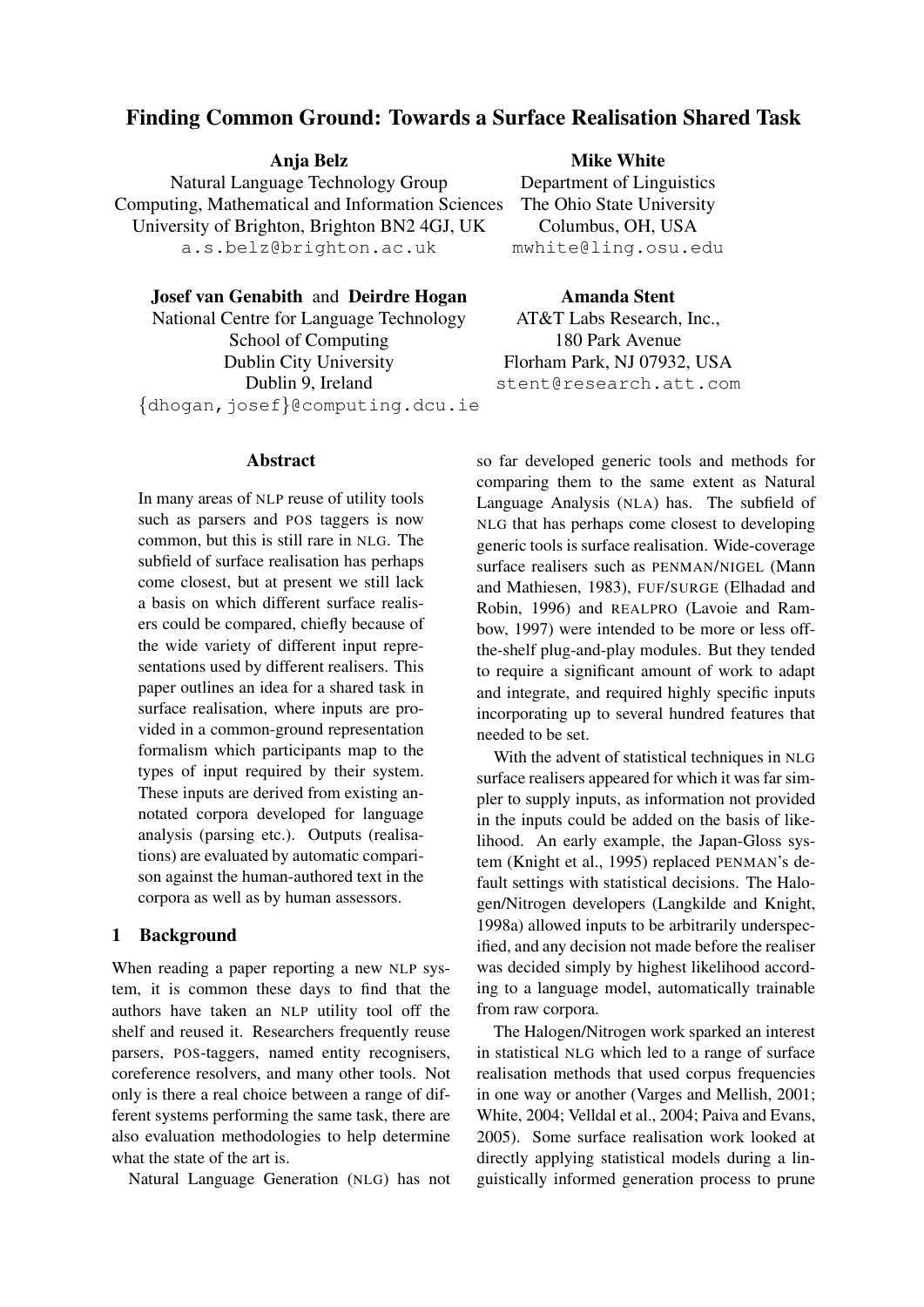the search space (White, 2004; Carroll and Oepen, 2005).

While statistical techniques have led to realisers that are more (re)usable, we currently still have no way of determining what the state of the art is. A significant subset of statistical realisation work (Langkilde, 2002; Callaway, 2003; Nakanishi et al., 2005; Zhong and Stent, 2005; Cahill and van Genabith, 2006; White and Rajkumar, 2009) has recently produced results for regenerating the Penn Treebank. The basic approach in all this work is to remove information from the Penn Treebank parses (the word strings themselves as well as some of the parse information), and then convert and use these underspecified representations as inputs to the surface realiser whose task it is to reproduce the original treebank sentence. Results are typically evaluated using BLEU, and, roughly speaking, BLEU scores go down as more information is removed.

While publications of work along these lines do refer to each other and (tentatively) compare BLEU scores, the results are not in fact directly comparable, because of the differences in the input representations automatically derived from Penn Treebank annotations. In particular, the extent to which they are underspecified varies from one system to the next.

The idea we would like to put forward with this short paper is to develop a shared task in surface realisation based on common inputs and annotated corpora of paired inputs and outputs derived from various resources from NLA that build on the Penn Treebank. Inputs are provided in a common-ground representation formalism which participants map to the types of input required by their system. These inputs are automatically derived from the Penn Treebank and the various layers of annotation (syntactic, semantic, discourse) that have been developed for the documents in it. Outputs (realisations) are evaluated by automatic comparison against the human-authored text in the corpora as well as by by human assessors.

In the short term, such a shared task would make existing and new approaches directly comparable by evaluation on the benchmark data associated with the shared task. In the long term, the common-ground input representation may lead to a standardised level of representation that can act as a link between surface realisers and preceding modules, and can make it possible to use alternative surface realisers as drop-in replacements for each other.

## 2 Towards Common Inputs

One hugely challenging aspect in developing a Surface Realisation task is developing a common input representation that all, or at least a majority of, surface realisation researchers are happy to work with. While many different formalisms have been used for input representations to surface realisers, one cannot simply use e.g. van Genabith et al.'s automatically generated LFG f-structures, White et al's CCG logical forms, Nivre's dependencies, Miyao et al.'s HPSG predicate-argument structures or Copestake's MRSs etc., as each of them would introduce a bias in favour of one type of system.

One possible solution is to develop a metarepresentation which contains, perhaps on multiple layers of representation, all the information needed to map to any of a given set of realiser input representations, a common-ground representation that acts as a kind of interlingua for translating between different input representations.

An important issue in deriving input representations from semantically, syntactically and discourse-annotated corpora is deciding what information *not* to include. A concern is that making such decisions by committee may be difficult. One way to make it easier might be to define several versions of the task, where each version uses inputs of different levels of specificity.

Basing a common input representation on what can feasibly be obtained from non-NLG resources would put everyone on reasonably common footing. If, moreover, the common input representations can be automatically derived from annotations in existing resources, then data can be produced in sufficient quantities to make it feasible for participants to automatically learn mappings from the system-neutral input to their own input.

The above could be achieved by doing something along the lines of the CoNLL'08 shared task on Joint Parsing of Syntactic and Semantic Dependencies, for which the organisers combined the Penn Treebank, Propbank, Nombank and the BBN Named Entity corpus into a dependency representation. Brief descriptions of these resources and more details on this idea are provided in Section 4 below.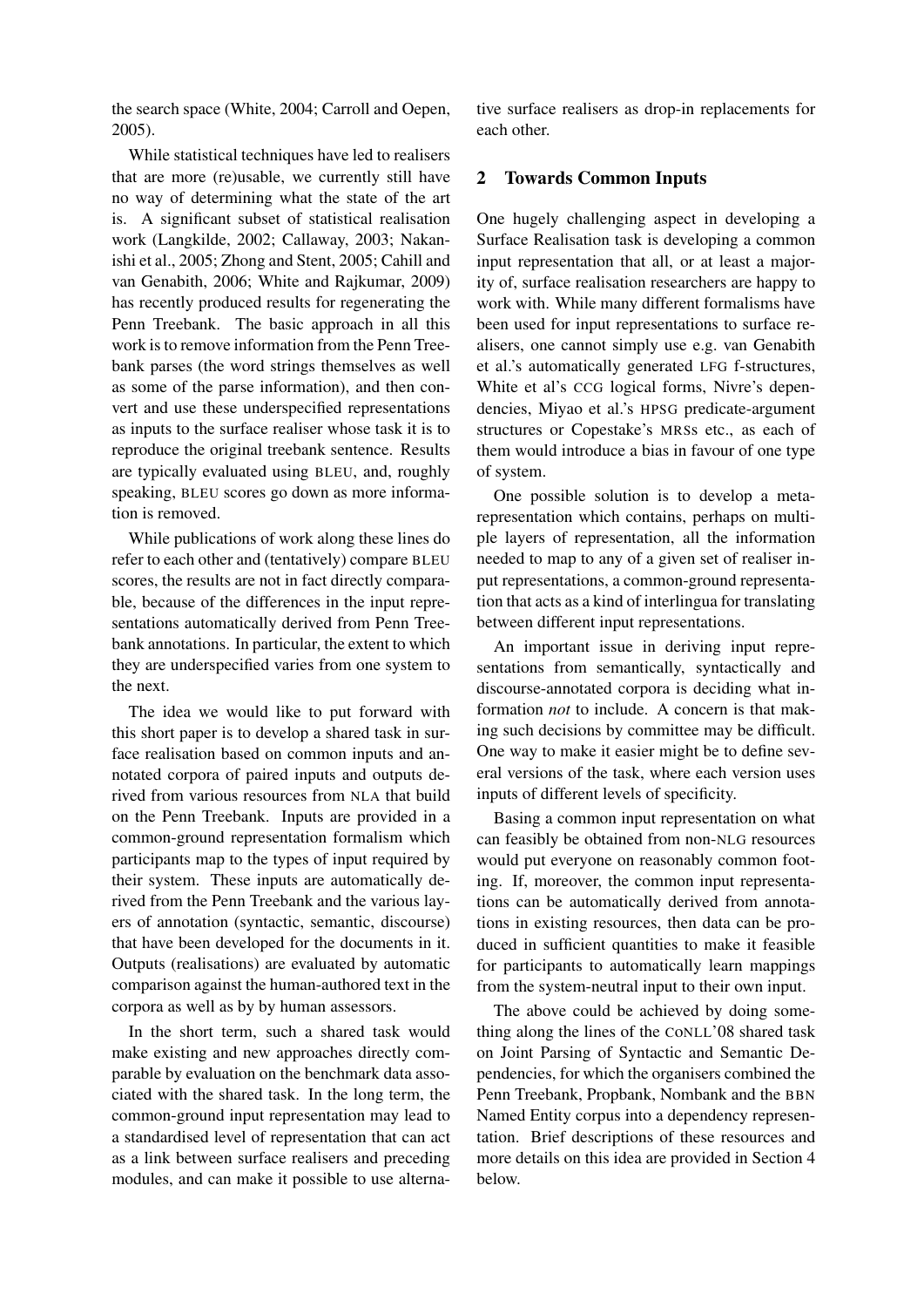# 3 Evaluation

As many NLG researchers have argued, there is usually not a single right answer in NLG, but various answers, some better than others, and NLG tasks should take this into account. If a surface realisation task is focused on single-best realizations, then it will not encourage research on producing all possible good realizations, or multiple acceptable realizations in a ranked list, etc. It may not be the best approach to encourage systems that try to make a single, safe choice; instead, perhaps one should encourage approaches that can tell when multiple choices would be ok, and if some would be better than others.

In the long term we need to develop task definitions, data resources and evaluation methodologies that properly take into account the one-tomany nature of NLG, but in the short term it may be more realistic to reuse existing non-NLG resources (which do not provide alternative realisations) and to adapt existing evaluation methodologies including intrinsic assessment of Fluency, Clarity and Appropriateness by trained evaluators, and automatic intrinsic methods such as BLEU and NIST. One simple way of adapting the latter, for example, could be to calculate scores for the *n* best realisations produced by a realiser and then to compute a weighted average where scores for realisations are weighted in inverse proportion to the ranks given to the realisations by the realiser.

#### 4 Data

There is a wide variety of different annotated resources that could be of use in a shared task in surface realisation. Many of these include documents originally included in the Penn Treebank, and thus make it possible in principle to combine the various levels of annotation into a single commonground representation. The following is a (nonexhaustive) list of such resources:

- 1. Penn Treebank-3 (Marcus et al., 1999): one million words of hand-parsed 1989 Wall Street Journal material annotated in Treebank II style. The Treebank bracketing style allows extraction of simple predicate/argument structure. In addition to Treebank-1 material, Treebank-3 contains documents from the Switchboard and Brown corpora.
- 2. Propbank (Palmer et al., 2005): This is a semantic annotation of the Wall Street Journal

section of Penn Treebank-2. More specifically, each verb occurring in the Treebank has been treated as a semantic predicate and the surrounding text has been annotated for arguments and adjuncts of the predicate. The verbs have also been tagged with coarse grained senses and with inflectional information.

- 3. NomBank 1.0 (Meyers et al., 2004): Nom-Bank is an annotation project at New York University that provides argument structure for common nouns in the Penn Treebank. NomBank marks the sets of arguments that occur with nouns in PropBank I, just as the latter records such information for verbs.
- 4. BBN Pronoun Coreference and Entity Type Corpus (Weischedel and Brunstein, 2005): supplements the Wall Street Journal corpus, adding annotation of pronoun coreference, and a variety of entity and numeric types.
- 5. FrameNet (Johnson et al., 2002): 150,000 sentences annotated for semantic roles and possible syntactic realisations. The annotated sentences come from a variety of sources, including some PropBank texts.
- 6. OntoNotes 2.0 (Weischedel et al., 2008): OntoNotes 1.0 contains 674k words of Chinese and 500k words of English newswire and broadcast news data. OntoNotes follows the Penn Treebank for syntax and PropBank for predicate-argument structure. Its semantic representation will include word sense disambiguation for nouns and verbs, with each word sense connected to an ontology, and coreference. The current goal is to annotate over a million words each of English and Chinese, and half a million words of Arabic over five years.

There are other resources which may be useful. Zettelmoyer and Collins (2009) have manually converted the original SQL meaning annotations of the ATIS corpus (et al., 1994) some 4,637 sentences—into lambda-calculus expressions which were used for training and testing their semantic parser. This resource might make a good out-of-domain test set for generation systems trained on WSJ data.

FrameNet, used for semantic parsing, see for example Gildea and Jurafsky (2002), identifies a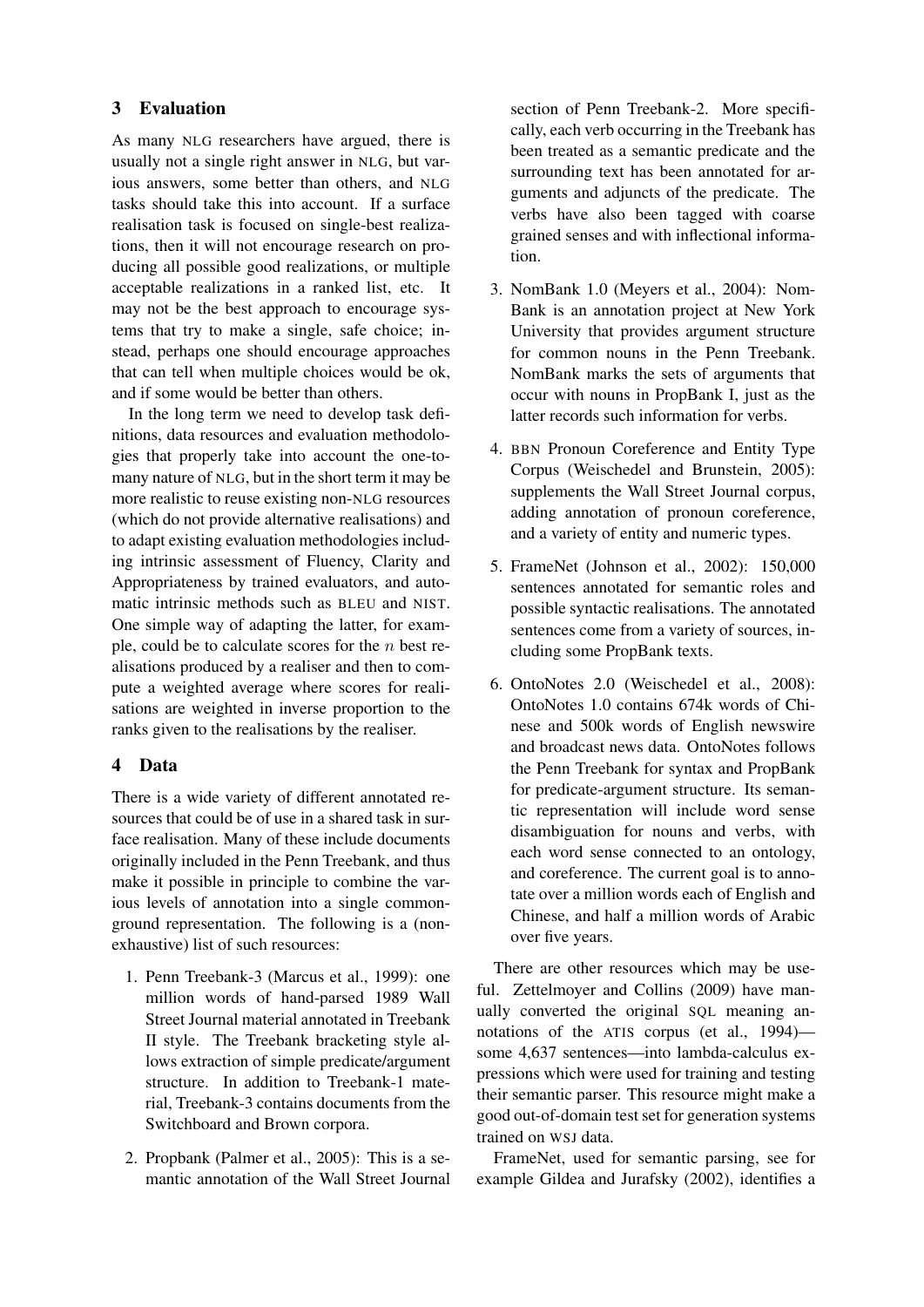sentence's frame elements and assigns semantic roles to the frame elements. FrameNet data (Baker and Sato, 2003) was used for training and test sets in one of the SensEval-3 shared tasks in 2004 (Automatic Labeling of Semantic Roles). There has been some work combining FrameNet with other lexical resources. For example, Shi and Mihalcea (2005) integrated FrameNet with VerbNet and WordNet for the purpose of enabling more robust semantic parsing.

The Semlink project (http://verbs.colorado. edu/semlink/) aims to integrate Propbank, FrameNet, WordNet and VerbNet.

Other relevant work includes Moldovan and Rus (Moldovan and Rus, 2001; Rus, 2002) who developed a technique for parsing into logical forms and used this to transform WordNet concept definitions into logical forms. The same method (with additional manual correction) was used to produce the test set for another SensEval-3 shared task (Identification of Logic Forms in English).

## 4.1 CoNLL 2008 Shared Task Data

Perhaps the most immediately promising resource is is the CoNLL shared task data from 2008 (Surdeanu et al., 2008) which has syntactic dependency annotations, named-entity boundaries and the semantic dependencies model roles of both verbal and nominal predicates. The data consist of excerpts from Penn Treebank-3, BBN Pronoun Coreference and Entity Type Corpus, PropBank I and NomBank 1.0. In CoNLL '08, the data was used to train and test systems for the task of producing a joint semantic and syntactic dependency analysis of English sentences (the 2009 CoNLL Shared Task extended this to multi-lingual data).

It seems feasible that we could reuse the CoNLL data for a prototype Surface Realisation task, adapting it and inversing the direction of the task, i.e. mapping from syntactic-semantic dependency representations to word strings.

# 5 Developing the Task

The first step in developing a Surface Realisation task could be to get together a working group of surface realisation researchers to develop a common-ground input representation automatically derivable from a set of existing resources. As part of this task a prototype corpus exemplifying inputs/outputs and annotations could be developed. At the end of this stage it would be useful to write a white paper and circulate it and the prototype corpus among the NLG (and wider NLP) community for feedback and input.

After a further stage of development, it may be feasible to run a prototype surface realisation task at Generation Challenges 2011, combined with a session for discussion and roadmapping. Depending on the outcome of all of this, a full-blown task might be feasible by 2012. Some of this work will need funding to be feasible, and the authors of this paper are in the process of applying for financial support for these plans.

#### 6 Concluding Remarks

In this paper we have provided an overview of existing resources that could potentially be used for a surface realisation task, and have outlined ideas for how such a task might work. The core idea is to develop a common-ground input representation which participants map to the types of input required by their system. These inputs are derived from existing annotated corpora developed for language analysis. Outputs (realisations) are evaluated by automatic comparison against the humanauthored text in the corpora as well as by by human assessors. Evaluation methods are adapted to take account of the one-to-many nature of the realisation mapping.

The ideas outlined in this paper began as a prolonged email exchange, interspersed with discussions at conferences, among the authors. This paper summarises our ideas as they have evolved so far, to enable feedback and input from other researchers interested in this type of task.

#### References

- Colin F. Baker and Hiroaki Sato. 2003. The framenet data and software. In *Proceedings of ACL'03*.
- A. Cahill and J. van Genabith. 2006. Robust PCFGbased generation using automatically acquired LFG approximations. In *Proc. ACL'06*, pages 1033–44.
- Charles Callaway. 2003. Evaluating coverage for large symbolic NLG grammars. In *Proceedings of the 18th International Joint Conference on Artificial Intelligence (IJCAI 2003)*, pages 811–817.
- J. Carroll and S. Oepen. 2005. High efficiency realization for a wide-coverage unification grammar. In *Proceedings of the 2nd International Joint Conference on Natural Language Processing (IJC-NLP'05)*, volume 3651, pages 165–176. Springer Lecture Notes in Artificial Intelligence.